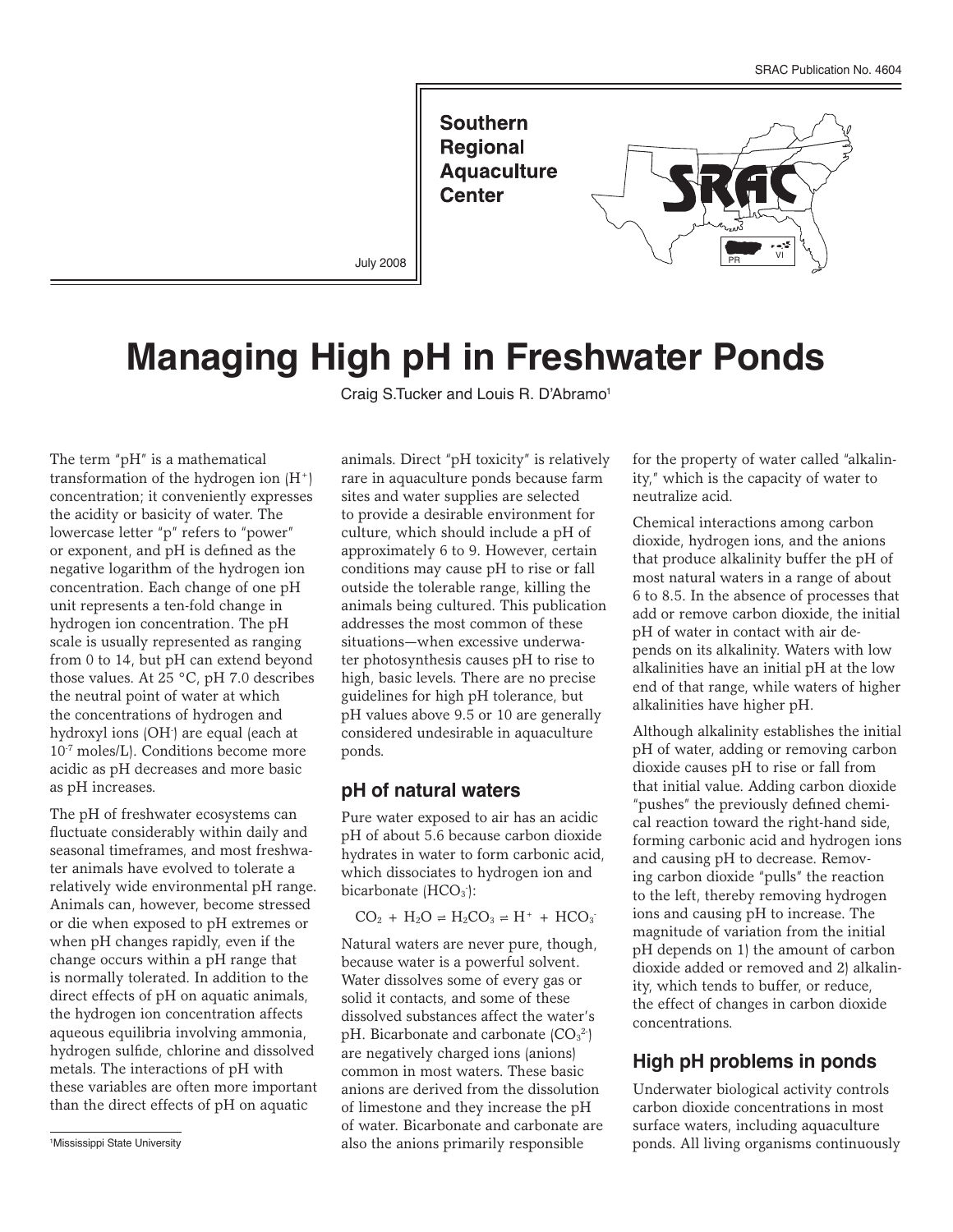produce carbon dioxide as a product of respiration. During daylight, algae and underwater plants remove carbon dioxide from the water as part of the sunlight-driven process of photosynthesis. The relative rates of respiration and photosynthesis within the pond determine whether there is a net addition or removal of carbon dioxide, and therefore whether pH falls or rises. Respiration rates are affected by water temperature and the biomass of plants, animals and microorganisms in the water and bottom sediment. Rates of photosynthesis are controlled primarily by sunlight intensity, plant biomass and water temperature.

During the day, underwater photosynthesis usually exceeds respiration, so pH rises as carbon dioxide is extracted from the water. As the sun begins to set in late afternoon, photosynthesis decreases and eventually stops, so pH falls throughout the night as respiring organisms add carbon dioxide to the water. When the sun rises, plants resume photosynthesis and remove carbon dioxide from water, causing pH to rise again. The daily interplay of respiration and photosynthesis causes pH to cycle up and down during a 24-hour period.

In most aquatic environments, daily photosynthesis is about equal to respiration and pH will usually remain within a range tolerated by most animals. However, when plants or algae are growing rapidly, more carbon dioxide is removed each day by photosynthesis than is added each night by respiration. As a result, pH may rise to abnormally high levels during the afternoon and may even remain high through the night (Fig. 1). This condition may last for many days, until photosynthesis decreases or respiration increases.

Problems with high pH are common in fry nursery ponds and in ponds used to grow freshwater prawns (*Macrobrachium rosenbergii*) because fertilization practices used to prepare ponds for stocking are designed to promote fast-growing phytoplankton blooms that rapidly take up carbon dioxide. Unfortunately, the early life stages of fish and crustaceans are particularly susceptible to pH toxicity and juveniles are less able than older animals to "enviroregu-



**Figure 1.** Idealized depiction of pH cycling during a 3-day period in two ponds. In both ponds, pH rises during the day as carbon dioxide is removed through photosynthesis and falls at night (shaded vertical bars) as carbon dioxide is added to the water through respiration. The solid line represents pH changes in a pond where carbon dioxide taken up in photosynthesis is offset by carbon dioxide respired at night. The dashed line represents pH changes in a pond where more carbon dioxide is fixed in photosynthesis than is produced at night, and pH values increase from day to day.

late" by moving to areas of lower pH in the pond (such as deeper waters).

Although high pH is most common in recently filled and fertilized ponds, ponds with established phytoplankton blooms are also susceptible. Phytoplankton in fertile aquaculture ponds often cycles through periods of bloom and collapse. When large numbers of algal cells die, the nutrients released during decomposition stimulate the growth of a new bloom. When plants are growing quickly, their rapid carbon dioxide uptake may cause high pH until the phytoplankton community comes to a new equilibrium.

Extended episodes of high pH are particularly common in ponds where filamentous algae dominate the plant community. Ponds with filamentous algae usually have clear water, allowing sunlight to penetrate deep into the water column and promote intense photosynthesis by underwater or floating mats of algae.

High pH in aquaculture ponds appears to occur more frequently and with greater severity in waters with low total hardness and moderate to high total alkalinity. The reason for this is not completely understood.

# **Managing problems with high pH**

Managing high pH in aquaculture ponds is difficult and no specific management practice is always successful. Difficulties arise because the term "high pH" describes not only a chemical property, but also the outcome of many interacting chemical and biological processes. As a measure of water's hydrogen ion concentration, high pH can be corrected simply by adding an acid to increase that concentration. However, "high pH" also describes the net result of many individual processes that add or remove carbon dioxide. Reducing pH with an acid does not alter these processes and, therefore, cannot address the underlying causes of high pH. So while adding an acid may temporarily reduce pH, high pH will probably occur again unless other environmental conditions also change.

The long-term solution to high pH problems in ponds is to alter pond biology so that the net daily carbon dioxide uptake is near zero. This can be done by reducing photosynthesis or increasing respiration. But changing the metabolism of the pond community is difficult because biological processes have con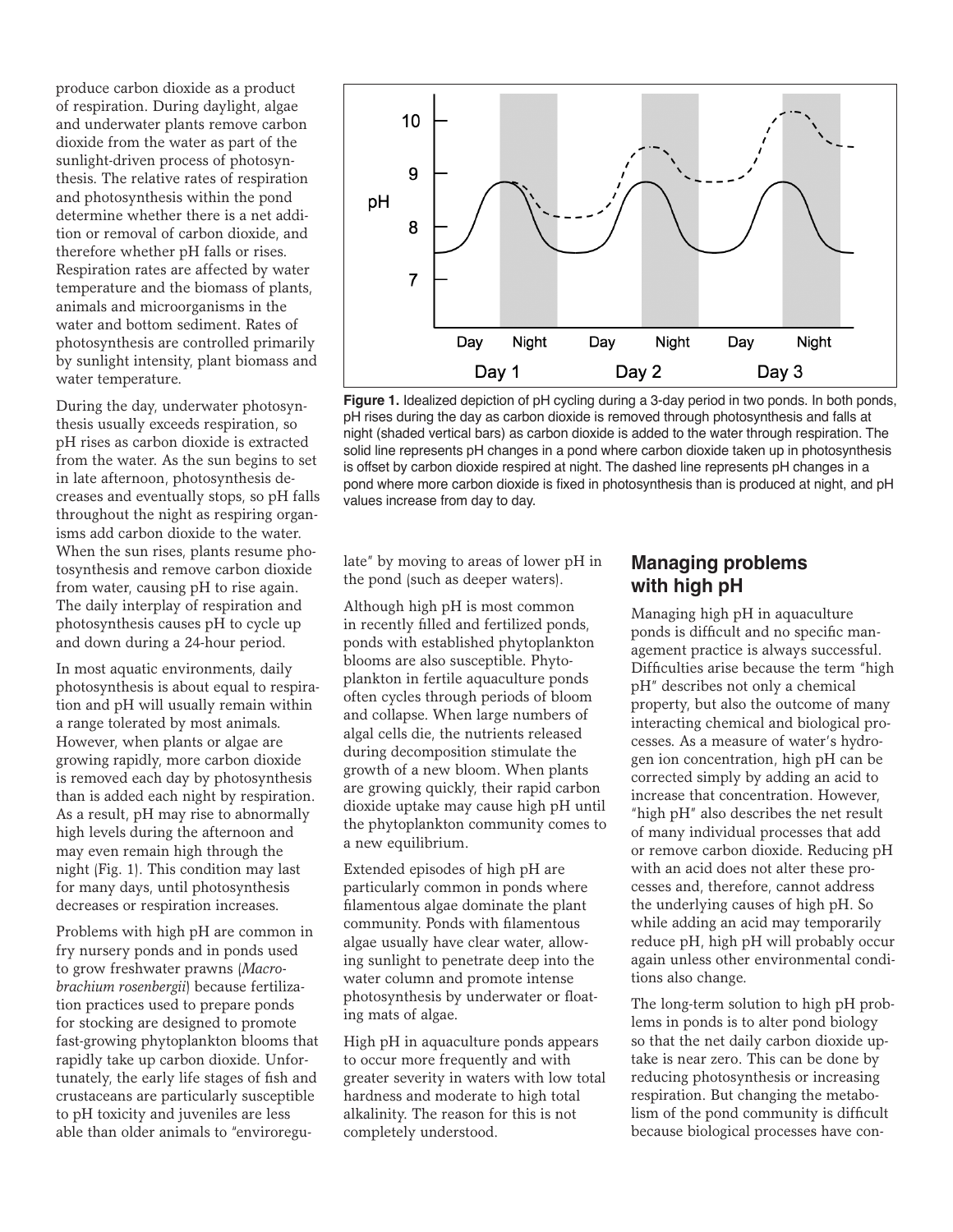siderable "ecological momentum." This momentum is based upon a given set of environmental conditions that strongly favor a particular ecological outcome. For example, when a newly filled pond contains lots of nutrients, receives bright sunshine and has warm water temperatures, conditions strongly favor the development of a biological community that produces a high afternoon pH. Altering those conditions to change the outcome is difficult. In general, preventing or managing around pH problems will be more effective than trying to correct problems after they occur.

#### **Fill and prepare ponds early**

Problems with high afternoon pH commonly arise in the first few weeks after aquaculture ponds are filled. At that time, plant nutrients derived from feeds or fertilizers promote fast-growing algal blooms and the biomass of respiring organisms is comparatively low. After this first flush of rapid plant growth, high afternoon pH values typically abate as the production and removal of carbon dioxide come into balance. And, as ponds age, organic matter begins to accumulate in the pond (particularly in the sediment). The carbon dioxide produced as organic material decomposes helps reduce peak pH values.

Accordingly, one way to minimize problems caused by high pH is to prepare ponds as early as possible, preferably several weeks before stocking. This may not always be possible, because some animals must be stocked relatively soon after ponds are filled and fertilized to avoid losses from predatory insects or to ensure that the proper natural foods are available. For example, hybrid striped bass fry should be stocked when rotifers are most abundant (see SRAC Publication #302). Rotifers are the preferred food for young bass fry, and peak rotifer populations occur at predictable times after pond fertilization is begun. When possible, however, delaying stocking until after the initial flush of plant growth can help prevent losses caused by excessively high pH.

### **Balance the hardness and alkalinity**

Problems with high pH seem to occur most often in ponds where total alkalinity (the amount of bicarbonate and carbonate in the water) far exceeds water hardness (the amount of calcium and magnesium in the water). For example, it is common for freshwater prawn ponds at the Mississippi State University aquaculture unit in Starkville to have high pH in late spring. The groundwater supply for these ponds has a hardness of about 30 mg/L as  $CaCO<sub>3</sub>$ and an alkalinity of about 90 mg/L. An even wider disparity between hardness and alkalinity is found in many other waters, particularly those in the southeastern coastal plains where many groundwaters have alkalinities exceeding 150 mg/L and hardness values of less than 10 mg/L.

Deficiencies in hardness relative to alkalinity can be corrected by adding gypsum (calcium sulfate). The effectiveness of gypsum treatment in reducing pH is subject to debate; at best, it is a preventive procedure rather than an emergency treatment. Hardness deficiencies should, therefore, be corrected before stocking, preferably as soon as the pond is filled in the spring.

The amount of gypsum needed to roughly balance hardness and alkalinity can be calculated by subtracting hardness from alkalinity and multiplying that value by two. For example, if hardness is 30 mg/ $L$  as CaCO<sub>3</sub> and alkalinity is 90 mg/L as  $CaCO<sub>3</sub>$ , then 120 mg/L of gypsum will be needed. This would require about 2,500 pounds of gypsum in a 2-acre pond that is 4 feet deep. This is a large amount of gypsum, but the results of treatment should be long-lasting because calcium is lost from ponds only when waters are diluted by excessive rainfall or by the addition of water with a low calcium content.

Increasing the calcium level in a pond by adding gypsum may help reduce the occurrence of high pH and benefit animals by helping them respond better physiologically to pH extremes and other environmental stressors. Relatively high levels of calcium also help crustaceans, such as freshwater prawns, to replace calcium lost during molting.

#### **Add alum or an organic substance**

It is difficult to reduce pH significantly by adding an acid to the water because pond waters are usually buffered by bases of the alkalinity system. Relatively large amounts of acid are therefore needed to achieve a meaningful decrease in pH. Also, adding an acid to water is only a short-term solution because it addresses the result rather than the cause of the problem, which is rapid plant growth.

An emergency treatment that quickly reduces high pH is the application of alum (aluminum sulfate). This is a safe, relatively inexpensive chemical that reacts in water to form an acid. Besides reducing pH, alum also flocculates and removes algae by sedimentation, thus decreasing algal biomass and reducing photosynthesis. Alum may also help to reduce pH indirectly by removing phosphorus—an important nutrient for plant growth.

Alum does not have a permanent effect and it may need to be applied more than once until plant or algal growth decreases. A precise reduction of pH through the addition of alum is difficult because response is influenced by a number of conditions in the pond, especially the water's total alkalinity. Overtreatment with alum can cause a dramatic decrease in pH, possibly to levels more dangerous than the original high pH problem.

Experience dictates a cautious approach, starting with an initial dose of 10 mg/L alum (27 pounds of alum per acre-foot of water) followed by additional applications in 5- to 10-mg/L increments as needed. Alum should not be used in waters with total alkalinities of less than 20 mg/L as  $CaCO<sub>3</sub>$  because even small amounts may reduce pH to dangerous levels.

A safer, longer lasting way to reduce high pH is to add carbon dioxide, which acts as an acid in water. Carbon dioxide levels can be increased by adding organic matter such as cracked corn, soybean meal or cottonseed meal to ponds. As organic matter decays, it releases carbon dioxide. This method does not reduce pH immediately, but it is a safe and relatively dependable practice that yields results rather quickly. Generally, applying about 15 pounds per acre daily for about 1 week should prevent pH from rising to undesirable levels. This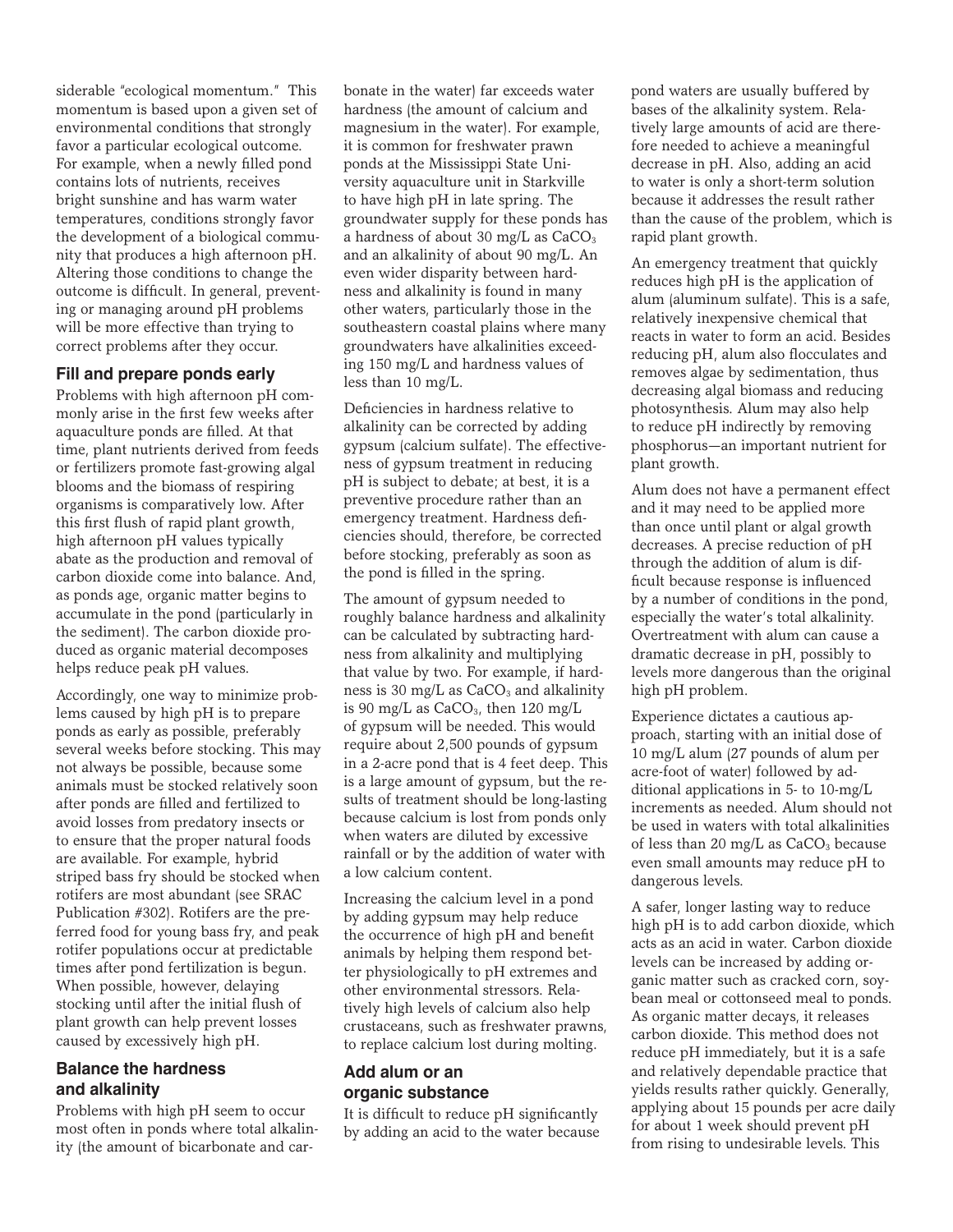amount would be in addition to any daily application of organic fertilizer already planned. The total daily application of organic matter should not exceed 50 pounds per acre. The decay process that releases carbon dioxide into the water also uses dissolved oxygen, so adding too much organic matter could reduce dissolved oxygen concentrations to dangerous levels. Dissolved oxygen concentrations must therefore be measured regularly and the pond aerated, if necessary, to maintain satisfactory oxygen levels.

#### **Reduce plant growth**

The rapid removal of carbon dioxide during periods of rapid plant growth is the basis of all high pH problems in ponds. Waiting for fast plant growth to decrease naturally is an option, as described previously, but if pH must be reduced quickly, the rate of plant growth must be slowed by adding a herbicide or restricting the amount of light penetrating the water column.

Using herbicides to kill algae and plants will eliminate high pH problems, but the benefits are often not worth the risks and costs. The decomposition of plants killed by herbicides causes oxygen depletion and the accumulation of carbon dioxide and ammonia. Some herbicides are also relatively toxic to juvenile aquatic animals. Coppercontaining products, for example, have a relatively low margin of safety between concentrations that kill plants and those lethal to juvenile fish or prawns. Reducing plant growth to manage high pH also conflicts with the goal of fertilization, which is to increase the production of natural foods in the pond to support aquaculture production. Thus, using herbicides to reduce high pH is usually a poor substitute for proper pond management.

In general, herbicides should be used only to change one type of plant community to a more desirable type. For example, mats of filamentous algae are often responsible for excessively high pH in recently filled ponds used for fry or prawn culture. Filamentous algae are also undesirable because they interfere with pond management, particularly feeding and harvest. Certain herbicides can be used cautiously to eliminate these algae in favor of a phytoplankton bloom. In prawn ponds, some success has been achieved with Hydrothol 191®. Hydrothol® appears to be safe for juvenile prawns at an application rate of not more than 0.2 ppm, but there is still the danger of oxygen depletion. The Aquaplant Web site (*http://aquaplant. tamu.edu*) contains more information on selecting and using aquatic herbicides.

A safer (but less effective) alternative to herbicides is to reduce the amount of sunlight available for photosynthesis. One approach is to add an approved aquaculture dye to the pond. These dyes are sold as weed-control agents and tint the water blue to reduce light penetration. The dye is usually effective for several weeks. Note, however, that using dyes may favor the growth of mat-forming filamentous algae that float high in the water column where there will be adequate light even in dye-treated water. Another way to reduce light penetration is to keep the pond water turbid (with suspended sediment) by using aerators or other devices to stir up mud from the pond bottom.

#### **The fallacy of using sodium bicarbonate**

Oddly, one of the most frequently recommended treatments for high pH—sodium bicarbonate (also called bicarbonate of soda or baking soda)—is the least effective. Sodium bicarbonate reduces

**Table 1.** Final pH of waters with an initial pH of 10.0 and three different total alkalinities after treatment with different amounts of sodium bicarbonate.

| <b>Initial alkalinity</b><br>$(mg/L$ as $CaCO3$ ) | Amount of sodium bicarbonate added |         |          |
|---------------------------------------------------|------------------------------------|---------|----------|
|                                                   | $25 \text{ mg/L}$                  | 50 mg/L | 100 mg/L |
| 50                                                | 9.9                                | 9.8     | 9.6      |
| 100                                               | 9.9                                | 9.9     | 9.7      |
| 200                                               | 9.9                                | 9.9     | 9.8      |

high pH in water because it neutralizes either acids or bases. (Compounds with this property are called *amphoteric*.) Sodium bicarbonate is, however, a weak acid and large amounts must be added to significantly reduce pH, especially in waters with high total alkalinities (Table 1). For example, if water has a total alkalinity of 200 mg/L as  $CaCO<sub>3</sub>$  and a pH of 10.0, then adding 100 mg/L of sodium bicarbonate will reduce the pH to only about 9.9. At this rate, a 2-acre pond that is 4 feet deep would need about 270 pounds of chemical per acrefoot, or a little more than 2,000 pounds. The same amount of sodium bicarbonate (100 mg/L) added to water with an initial alkalinity of 50 ppm as calcium carbonate will reduce pH to about 9.6.

Information in Table 1 was derived from a laboratory study and the small decreases in pH measured under controlled laboratory conditions will probably be undetectable under field conditions. The ineffectiveness of sodium bicarbonate treatment was verified in a study of pH management in hybrid striped bass nursery ponds in Arkansas. In that study, sodium bicarbonate treatments of 8, 16 and 32 mg/L had no apparent effect on afternoon pH values.

In addition to the relatively large amount of chemical needed to reduce pH significantly, there is another drawback to using sodium bicarbonate—its inability to prevent subsequent increases in pH. This is true for any acid. Therefore, sodium bicarbonate is neither an effective emergency treatment for high pH nor a long-term solution.

# **Sudden increases in pH**

Sudden changes in pH can stress or kill aquatic animals even when those changes occur within a pH range they normally tolerate. Studies at the National Warmwater Aquaculture Center in Stoneville, Mississippi, have shown that channel catfish fry are very sensitive to sudden increases in pH. Catfish fry acclimated to waters with pH near optimum (pH 7.5 to 8.5) can withstand sudden transfer to water with pH values 4 units lower without being killed. However, fish will be killed when abruptly transferred to waters with pH values more than 1 unit higher than the